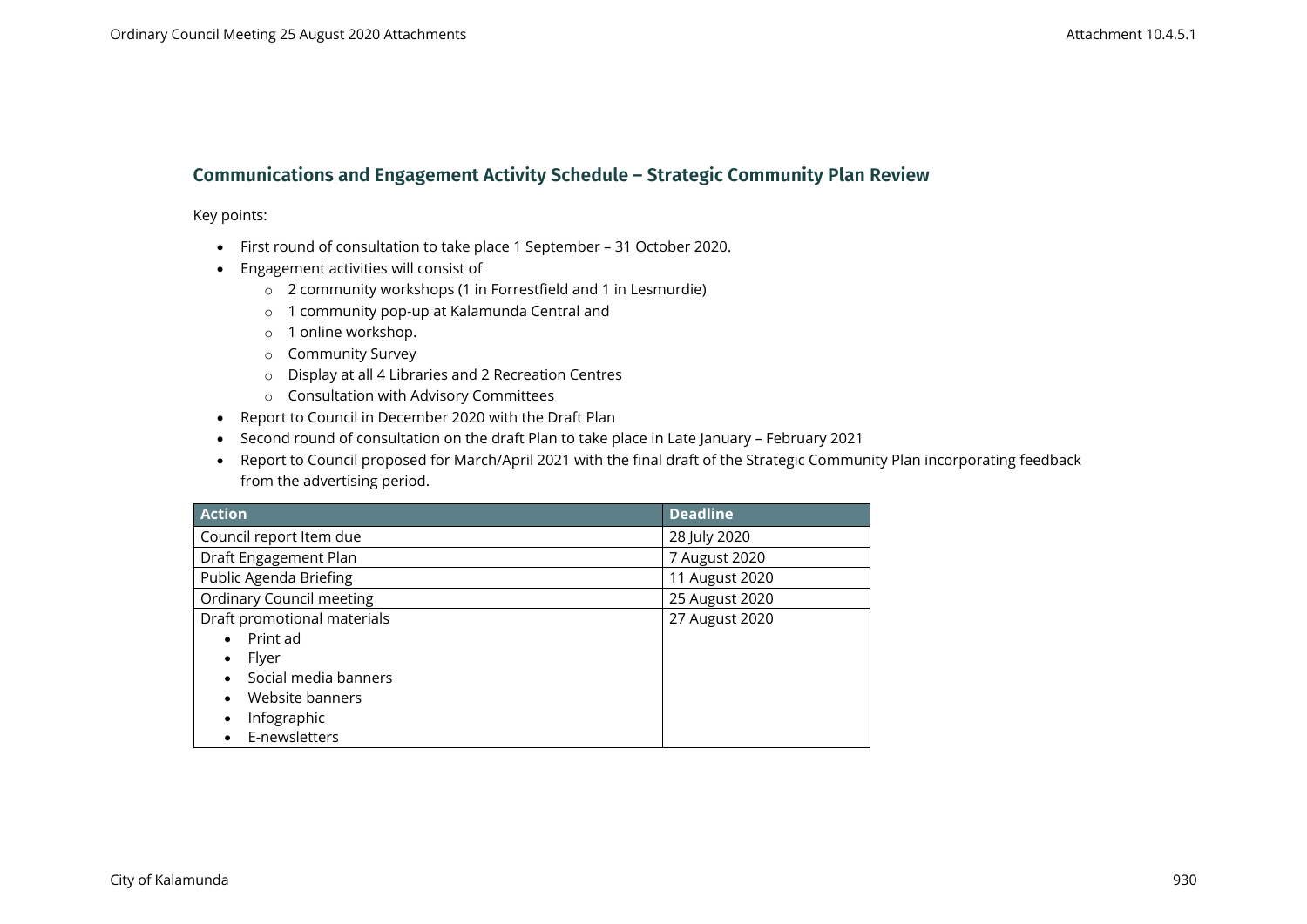| <b>Action</b>                                                                   | <b>Deadline</b>       |
|---------------------------------------------------------------------------------|-----------------------|
| Media release<br>$\bullet$<br>Stakeholder letters (sporting & community groups) |                       |
| Resident letter invite (random sample)                                          |                       |
| <b>Councillor invitations</b>                                                   |                       |
| Project live                                                                    | 1 September 2020      |
| Engage page live                                                                |                       |
| Publish media release                                                           |                       |
| Surveys/flyers sent to all locations                                            |                       |
| Display set up at all 4 Libraries and 2 Recreation Centres                      |                       |
| Facebook & Instagram 1                                                          | 1 September 2020      |
| LinkedIn 1                                                                      | 2 September 2020      |
| Print Ad 1                                                                      | 4 September 2020      |
| Presentation and feedback from City of Kalamunda Advisory                       | September and October |
| Committees                                                                      | 2020                  |
| Community pop-up - Kalamunda                                                    | 16 September 2020     |
| Smoothie bike                                                                   |                       |
| Facebook & Instagram 2                                                          | 20 September 2020     |
| Community Workshop 1                                                            | 23 September 2020     |
| Print Ad 2                                                                      | 2 October 2020        |
| Facebook & Instagram 3                                                          | 11 October 2020       |
| Community Workshop 2                                                            | 14 October 2020       |
| <b>Online Community Workshop</b>                                                | 23 October 2020       |
| Facebook & Instagram - Last chance to comment                                   | 26 October 2020       |
| Online feedback closes                                                          | 31 October 2020       |
| Thank you messages - all platforms                                              | 31 October 2020       |
| Collate data - hard copies, engage surveys and written                          | 5 November 2020       |
| submissions                                                                     |                       |
| <b>Engagement Summary report</b>                                                | 13 November 2020      |